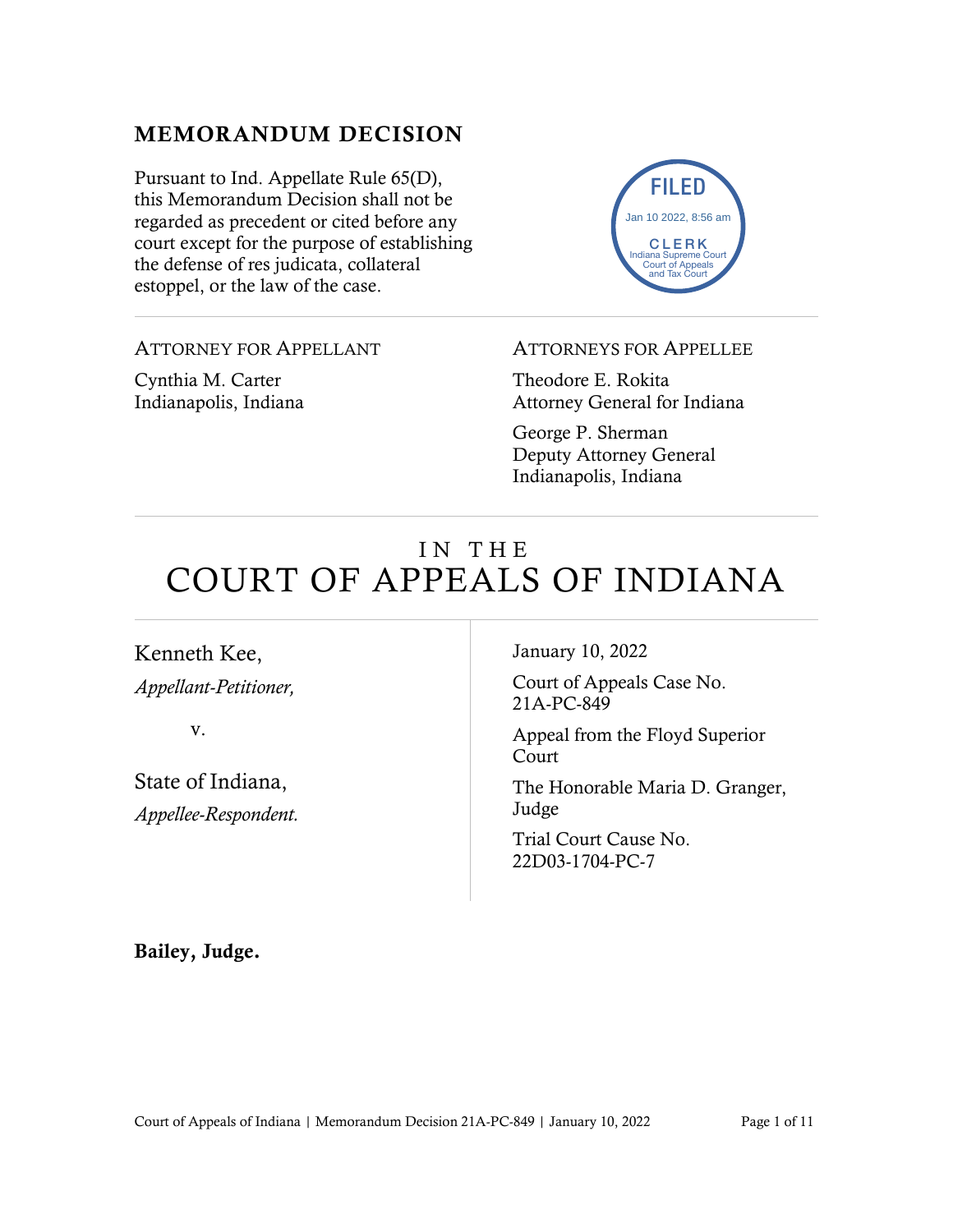## Case Summary

[1] Kenneth Kee ("Kee") appeals the denial of his petition for post-conviction relief, which challenged his convictions for two counts of Dealing in Methamphetamine, as Level 4 felonies. $<sup>1</sup>$  He presents the sole issue of whether</sup> he is entitled to post-conviction relief because he was denied the effective assistance of trial counsel. We affirm.

# Facts and Procedural History

[2] On direct appeal, the facts and procedural history were recited as follows:

In February 2015, Devan Philpott ("Philpott") was arrested for possession of methamphetamine by the Clarksville Police Department. Philpott asked to become a confidential informant, and he was released from custody. On February 23, 2015, he was interviewed by Indiana State Police Detective Barry Brown ("Detective Brown"). Philpott identified Kee as his dealer, and Detective Brown arranged a controlled buy between Philpott and Kee.

Philpott and Kee agreed to meet at a Meijer store in New Albany. Philpott was given \$500 in buy money and told to make the exchange in the Meijer parking lot. Philpott's person and vehicle were searched, and he was equipped with a recording device.

 $1$  Ind. Code § 35-48-4-1.1.

Court of Appeals of Indiana | Memorandum Decision 21A-PC-849 | January 10, 2022 Page 2 of 11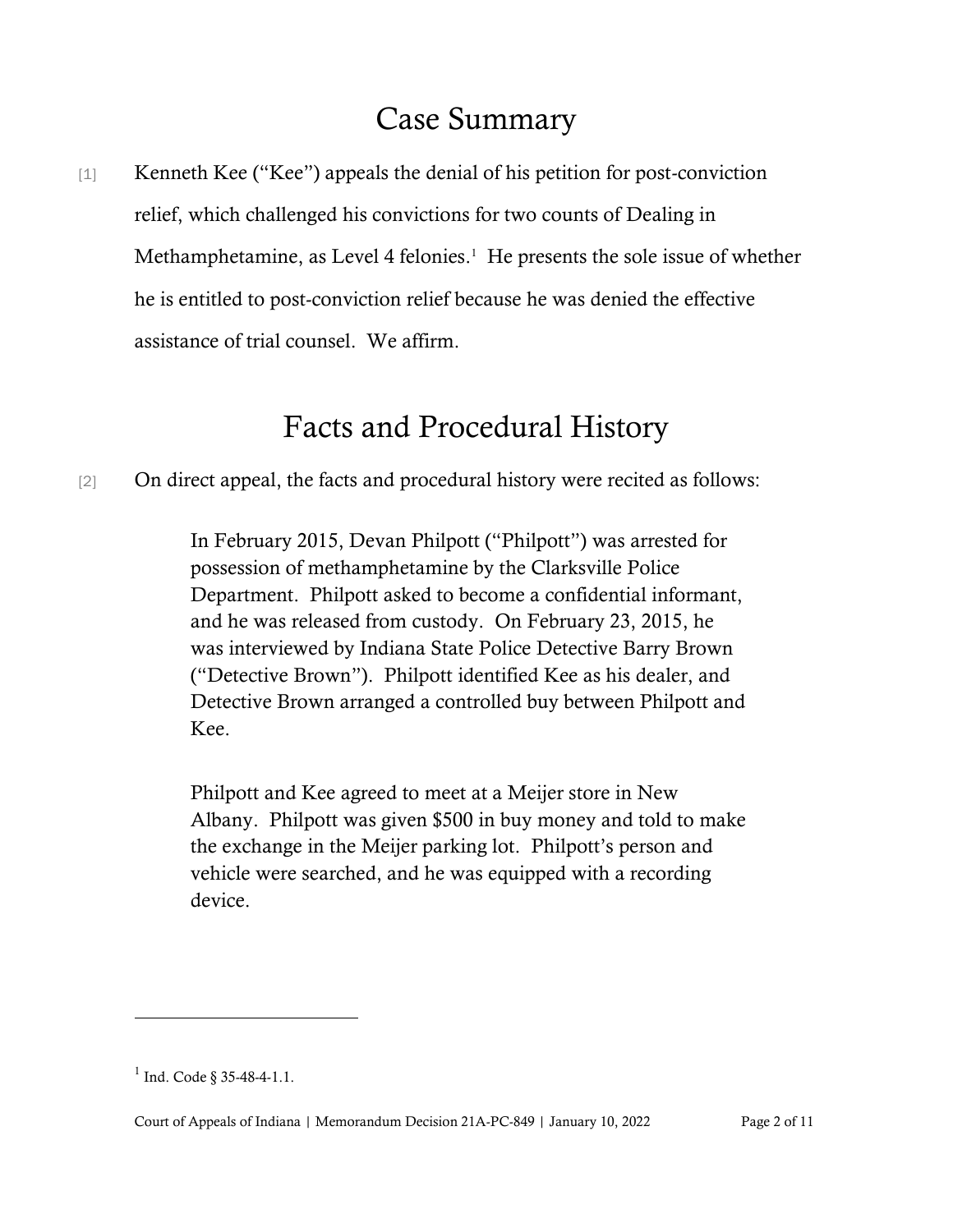When Kee arrived, Philpott went inside the Meijer store with him. Eventually, they went into a store bathroom where Kee left two baggies of methamphetamine in a stall. Philpott retrieved the baggies as directed. He then gave Kee \$500: \$240 for the two baggies of methamphetamine and \$260 for a prior debt.

Next, Kee instructed Philpott to meet him at a gas station in New Albany where he would give him more methamphetamine. At the gas station, Kee threw another baggie into Philpott's vehicle. Later testing revealed that the combined weight of the three baggies of methamphetamine was 1.94 grams.

Law enforcement officers arranged a second controlled buy on February 27, 2015. Once again, before the buy, the officers searched Philpott's person and vehicle. Philpott was given \$260, and he was equipped with a recording device. This time, Philpott met Kee in the driveway of Kee's residence. Kee gave Philpott three baggies containing methamphetamine in exchange for \$260. Later testing revealed the baggies contained a total of 1.59 grams of methamphetamine.

Kee was subsequently charged with two counts of Level 4 felony dealing in methamphetamine. The State also alleged that Kee was a habitual offender. Kee filed a speedy trial request, which was granted and trial was set for May 26, 2015. The State later requested a continuance under Criminal Rule 4(D) and argued that certain evidence from the State Police Lab could not be obtained before the trial date. Kee objected to the continuance. After a hearing was held on the motion, the trial court granted the motion and continued the trial to August 25, 2015.

Prior to trial, Kee again filed a motion for discharge arguing that he had been denied his right to a speedy trial. The court denied the motion, and Kee's four-day jury trial commenced on August 25, 2015. He was found guilty as charged on the dealing counts.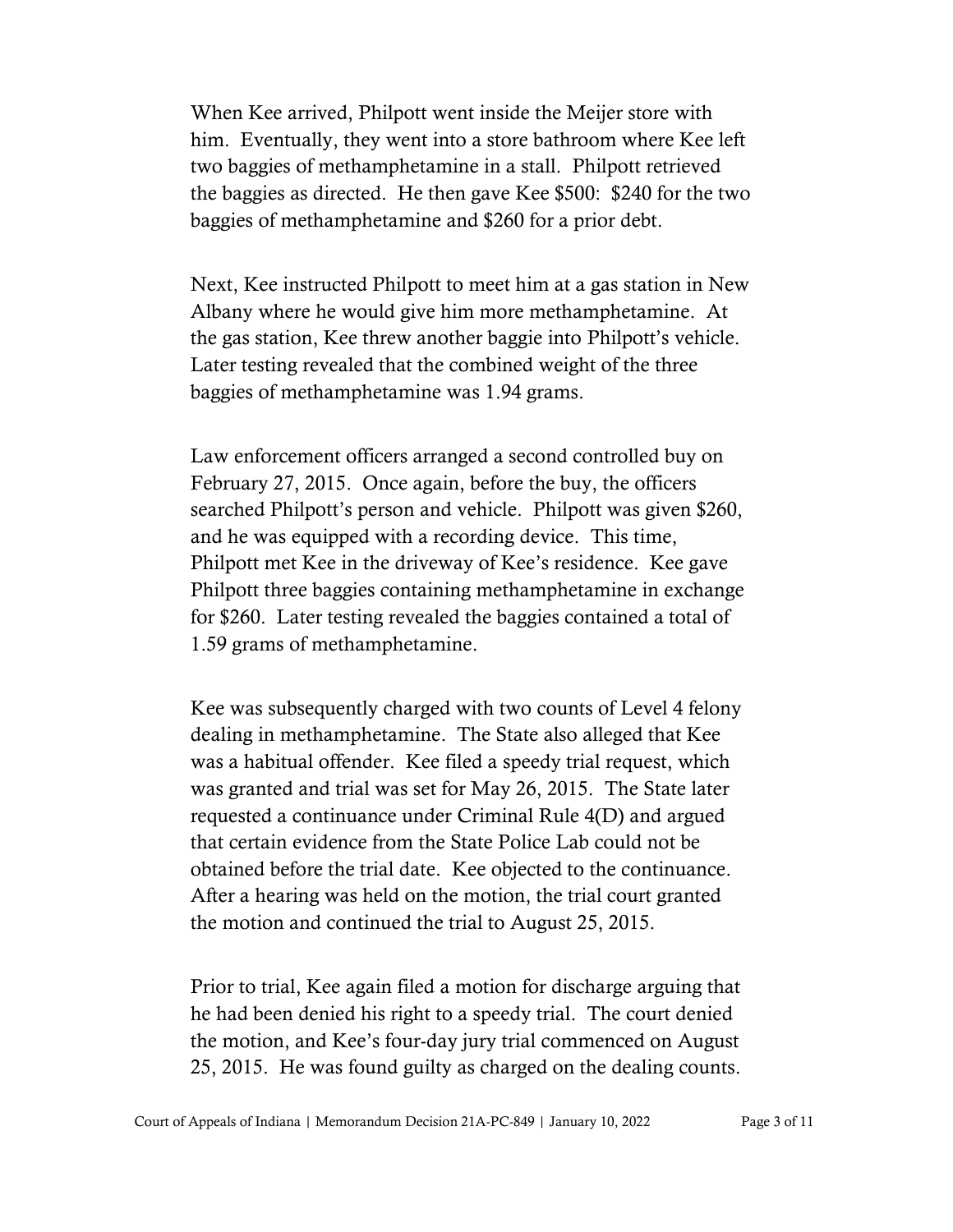On August 31, 2015, the habitual offender phase of trial was held, and the jury determined that Kee was a habitual offender. At the sentencing hearing held on November 6, 2015, the trial court ordered Kee to serve an aggregate twenty-year sentence.

*Kee v. State*, No. 22A05-1512-CR-2151, 2016 WL 6807626, slip op. at 1 (Ind. Ct. App. Nov. 17, 2016). On direct appeal, Kee raised issues concerning whether his right to a speedy trial was violated, whether he was prejudiced when a police officer was allowed to testify that he knew Kee prior to his arrest because of other narcotic investigations, and whether the State presented sufficient evidence to prove the weight of the methamphetamine. *See id.* Kee's convictions were affirmed. *Id.* at 5.

[3] On April 13, 2017, Kee filed a pro-se petition for post-conviction relief, which was subsequently amended with assistance of counsel in December of 2019. On December 14, 2020, and January 8, 2021, a post-conviction hearing was conducted. On April 7, 2021, the post-conviction court entered its order denying Kee post-conviction relief. He now appeals.

### Discussion and Decision

#### Standard of Review

[4] Post-conviction proceedings afford petitioners a limited opportunity to raise issues that were unavailable or unknown at trial and on direct appeal. *Wilkes v. State*, 984 N.E.2d 1236, 1240 (Ind. 2013). Post-conviction proceedings are civil in nature, and petitioners bear the burden of proving their grounds for relief by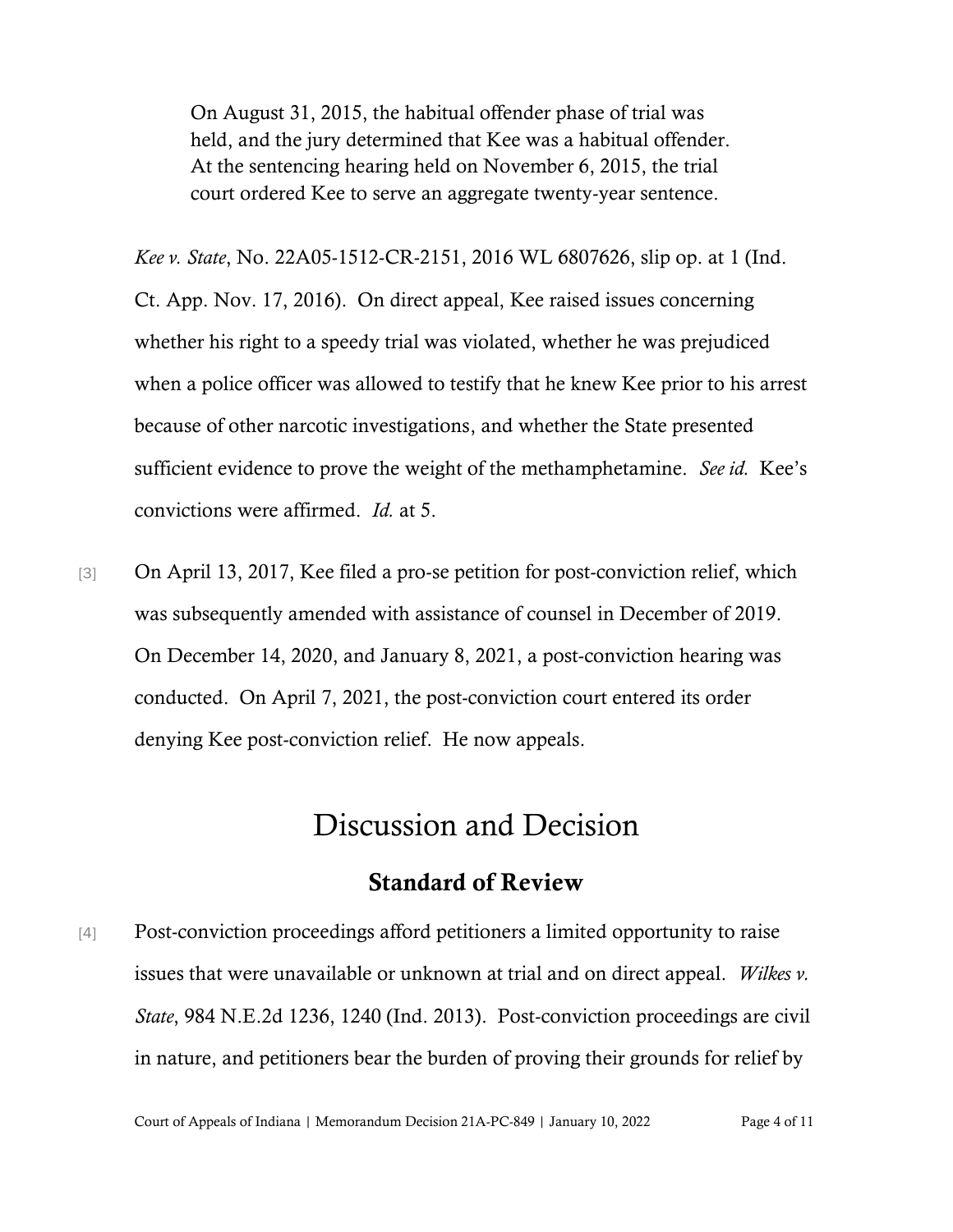a preponderance of the evidence. *Id.* We accept the post-conviction court's findings of fact unless they are clearly erroneous, but we do not defer to its conclusions of law. *State v. Hollin*, 970 N.E.2d 147, 151 (Ind. 2012). We may not reweigh the evidence or assess the credibility of the witnesses. *Id*. at 150.

#### Effectiveness of Trial Counsel

- [5] Kee contends that he was denied effective assistance of counsel because counsel did not adequately protect Kee's right to confront a witness against him, specifically, Philpott. Kee's theory of defense was that Philpott lacked credibility, partially due to his drug use and partially due to his personal motivations; that is, his testimony could potentially eliminate a romantic rival and also garner favorable treatment on a pending criminal charge. Ultimately, the jury learned that Kee and Philpott had been involved with the same woman, and that Philpott was facing a criminal charge in Clark County. But Kee now contends that trial counsel should have elicited more detailed testimony from Philpott; specifically, the personal relationship should have been explored in more depth, and counsel should have more thoroughly challenged Philpott as to his expectation of a benefit for testifying. He further contends that, although counsel attempted to exclude Philpott as a witness, the eve-of-trial attempt was untimely and constitutes deficient performance.
- Court of Appeals of Indiana | Memorandum Decision 21A-PC-849 | January 10, 2022 Page 5 of 11 [6] Philpott was deposed before trial but his attorney objected to several questions asked by defense counsel, asserting that some questions were irrelevant and that Philpott wished to assert his Fifth Amendment right against self-incrimination rather than answer others. Kee's private counsel withdrew for health reasons,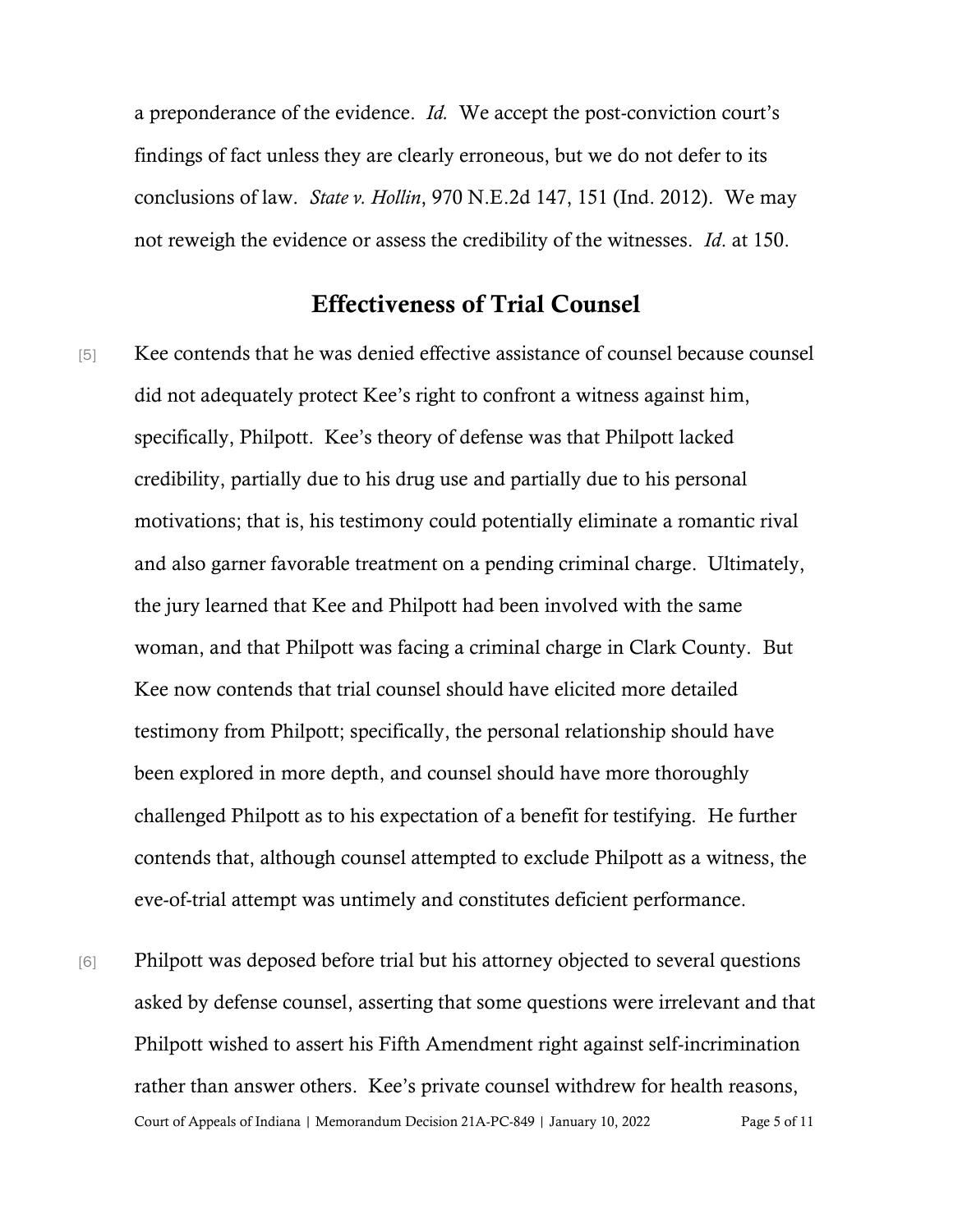and Kee was appointed a public defender. The State filed a motion seeking a hearing to determine what questions Philpott would be required to answer. At a hearing, the deputy prosecutor identified ten questions to be asked in the State's case-in-chief, and defense counsel proposed that all certified questions and the State's ten questions be asked of Philpott. Philpott's attorney argued that Philpott's Constitutional rights would preclude Kee from receiving responses to some questions. The parties agreed to informally conduct broader discovery, but defense counsel also filed a Motion for Full Preservation of Federal and State Grounds for Trial Objections.

- [7] One week before trial, defense counsel filed a Motion to Compel Response by the Confidential Informant. One day before trial, defense counsel moved to exclude Philpott as a witness. On the second day of trial, the trial court denied Kee's motion to exclude Philpott as a witness but granted Kee's motion to compel a response. After an additional hearing at which Philpott's counsel, defense counsel, and the deputy prosecutor appeared, the trial court determined that Philpott need not answer questions about a drug raid conducted at his residence or identify who initially approached him to serve as a confidential informant. Kee's counsel also withdrew several proposed questions.
- [8] At the post-conviction hearing, Kee's first trial counsel testified that Philpott's deposition had been "pretty difficult" because his attorney had "pretty much objected to every question I asked." (P-C.R. Tr. Vol. II, pg. 38.) Counsel explained that she had sought to explore in more depth Philpott's relationship with Janna Chandler ("Chandler"), who had in the past been romantically

Court of Appeals of Indiana | Memorandum Decision 21A-PC-849 | January 10, 2022 Page 6 of 11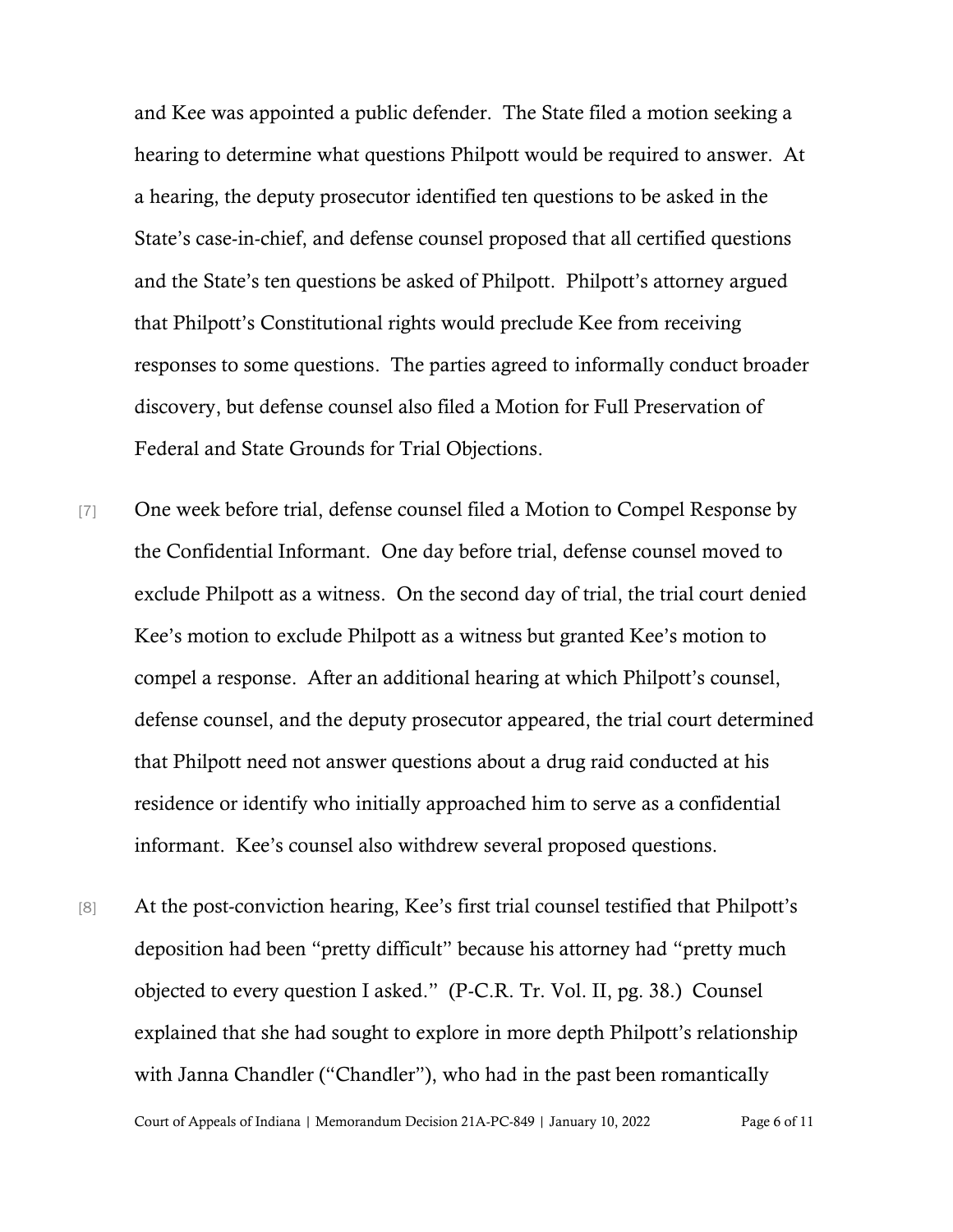involved with both Kee and Philpott. Counsel had also wanted to explore whether Philpott's drug addiction was so serious that his ability to follow sting operation instructions had been impaired. Counsel observed that Philpott had stopped at a Dairy Queen in the midst of a controlled buy; he and Kee had walked around a store at some length; and a third party had been present on one occasion. According to counsel, the conduct of the controlled buys "didn't seem all neat and tidy." (*Id.* at 49.)

- [9] Appellate counsel testified that trial counsel's "acquiescence to the procedure of how to handle the confidential informant's deposition and testimony" had precluded him from alleging that Kee's right of confrontation had been unduly restricted. (*Id.* at 54.) In the opinion of appellate counsel, cross-examination of Philpott had been "perfunctory"; Philpott had not been "seriously challenged" about the benefit he was to receive; and Philpott was angry and had a "deep bias" against Kee that might have been more fully explored. (*Id.* 60-62.)
- Court of Appeals of Indiana | Memorandum Decision 21A-PC-849 | January 10, 2022 Page 7 of 11 [10] Effectiveness of counsel is a mixed question of law and fact. *Strickland v. Washington*, 466 U.S. 668, 698 (1984). We evaluate Sixth Amendment claims of ineffective assistance under the two-part test announced in *Strickland*. *Id.* To prevail on an ineffective assistance of counsel claim, a defendant must demonstrate both deficient performance and resulting prejudice. *Dobbins v. State*, 721 N.E.2d 867, 873 (Ind. 1999) (citing *Strickland*, 466 U.S. at 687). Deficient performance is that which falls below an objective standard of reasonableness. *Strickland*, 466 U.S. at 687; *see also Douglas v. State*, 663 N.E.2d 1153, 1154 (Ind. 1996). Prejudice exists when a claimant demonstrates that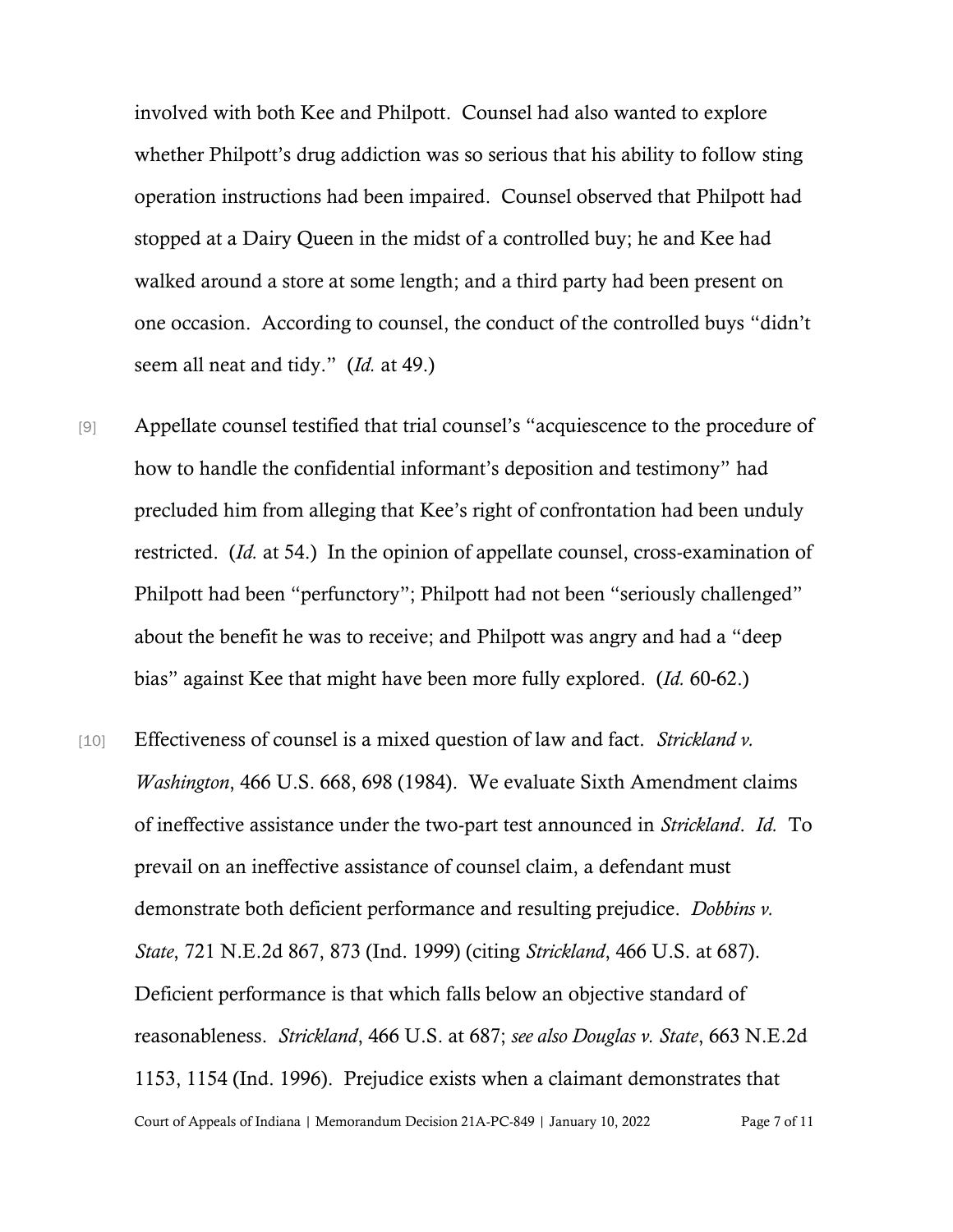"there is a reasonable probability that, but for counsel's unprofessional errors, the result of the proceeding would have been different. A reasonable probability is a probability sufficient to undermine confidence in the outcome." *Strickland*, 466 U.S. at 694; *see also Cook v. State*, 675 N.E.2d 687, 692 (Ind. 1996). The two prongs of the *Strickland* test are separate and independent inquiries. *Strickland*, 466 U.S. at 697. Thus, "[i]f it is easier to dispose of an ineffectiveness claim on the ground of lack of sufficient prejudice ... that course should be followed." *Id*.

- [11] We "strongly presume" that counsel provided adequate assistance and exercised reasonable professional judgment in all significant decisions. *McCary v. State*, 761 N.E.2d 389, 392 (Ind. 2002). Counsel is to be afforded considerable discretion in the choice of strategy and tactics. *Timberlake v. State*, 753 N.E.2d 591, 603 (Ind. 2001). Counsel's conduct is assessed based upon the facts known at the time and not through hindsight. *State v. Moore*, 678 N.E.2d 1258, 1261 (Ind. 1997). We do not "second-guess" strategic decisions requiring reasonable professional judgment even if the strategy in hindsight did not serve the defendant's interests. *Id.* In sum, trial strategy is not subject to attack through an ineffective assistance of counsel claim, unless the strategy is so deficient or unreasonable as to fall outside the objective standard of reasonableness. *Autrey v. State*, 700 N.E.2d 1140, 1141 (Ind. 1998).
- Court of Appeals of Indiana | Memorandum Decision 21A-PC-849 | January 10, 2022 Page 8 of 11 [12] As previously observed, the defense theory was that Philpott was an unreliable witness lacking credibility. To this end, defense counsel sought an order to exclude Philpott as a witness, and, failing that, sought to discredit Philpott's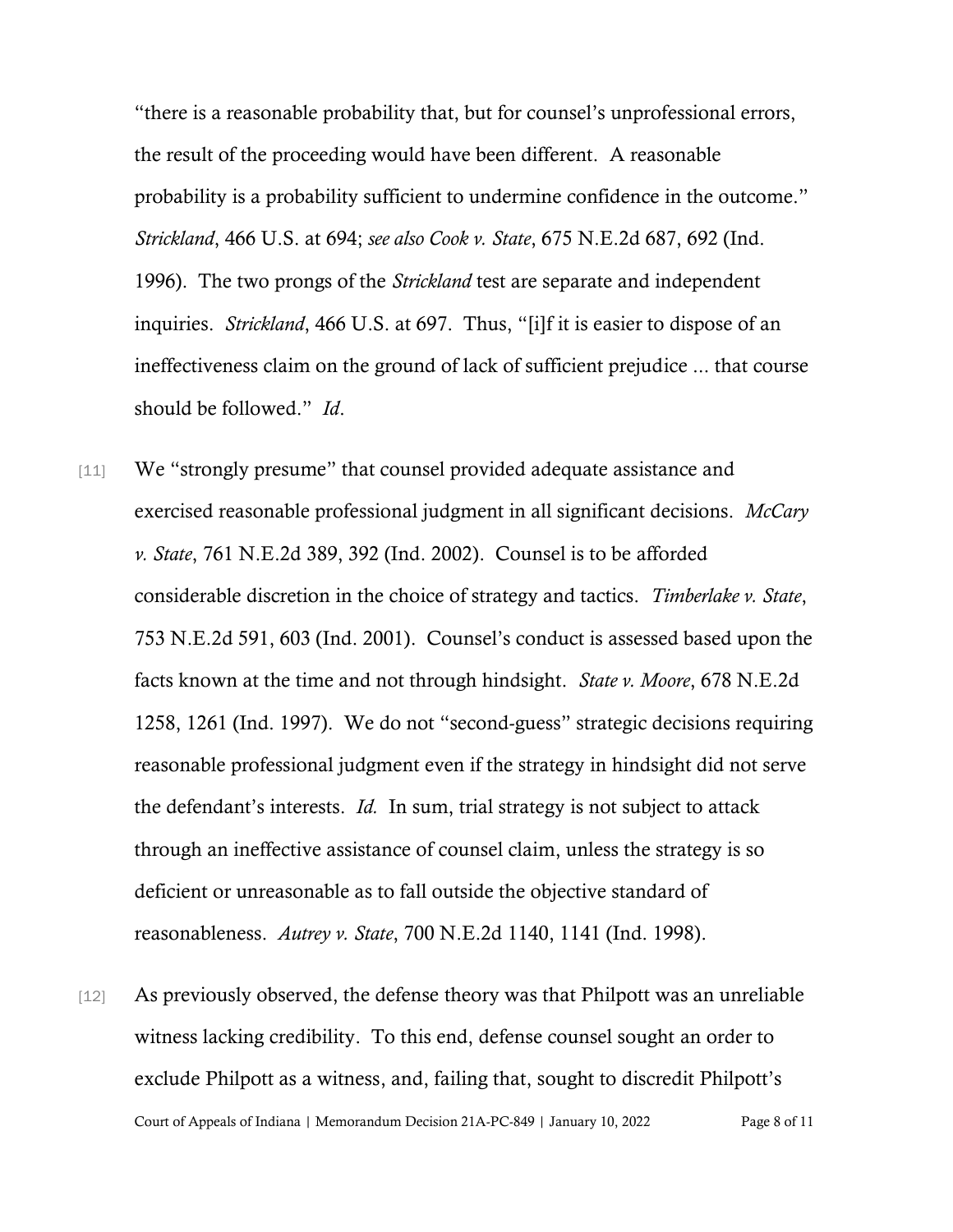testimony. Trial counsel strenuously cross-examined Philpott, attacking the methodology of the controlled buy, challenging Philpott's veracity, and eliciting Philpott's admissions to past drug history and sexual involvement with Chandler. Kee deems the motion too late and the cross-examination of Philpott too little. But he develops no corresponding argument with citation to relevant authority such that he might persuade this Court that the trial court would likely have excluded Philpott as a witness had the motion only been made earlier.

[13] As to omitted cross-examination questions, Kee's argument lacks specificity, with one notable exception. He is persuaded that his counsel could have elicited from Philpott some admission that he was, in fact, receiving a benefit for his testimony. Kee testified at the post-conviction hearing that he had been personally informed by Philpott that Philpott's criminal charge in Clark County was dismissed because of his testimony in Kee's trial. Kee seems to believe that his counsel could have caused the jury to learn of this outcome in advance. Defense counsel did not ignore this line of questioning; indeed, in crossexamining Philpott, counsel repeatedly addressed whether there was an expected potential benefit.<sup>2</sup> But Philpott testified repeatedly that he had not been promised anything for his testimony. Ultimately, however, Philpott

 $<sup>2</sup>$  Notwithstanding the trial court's ruling that Philpott did not have to disclose how he came to be a</sup> confidential informant, defense counsel asked Philpott whether he had been arrested, whether he "volunteer[ed] to become a confidential informant," whether he could "make his legal problems go away," and whether being a confidential informant "made his legal problems better." (Tr. Vol. III, pgs. 37-38.)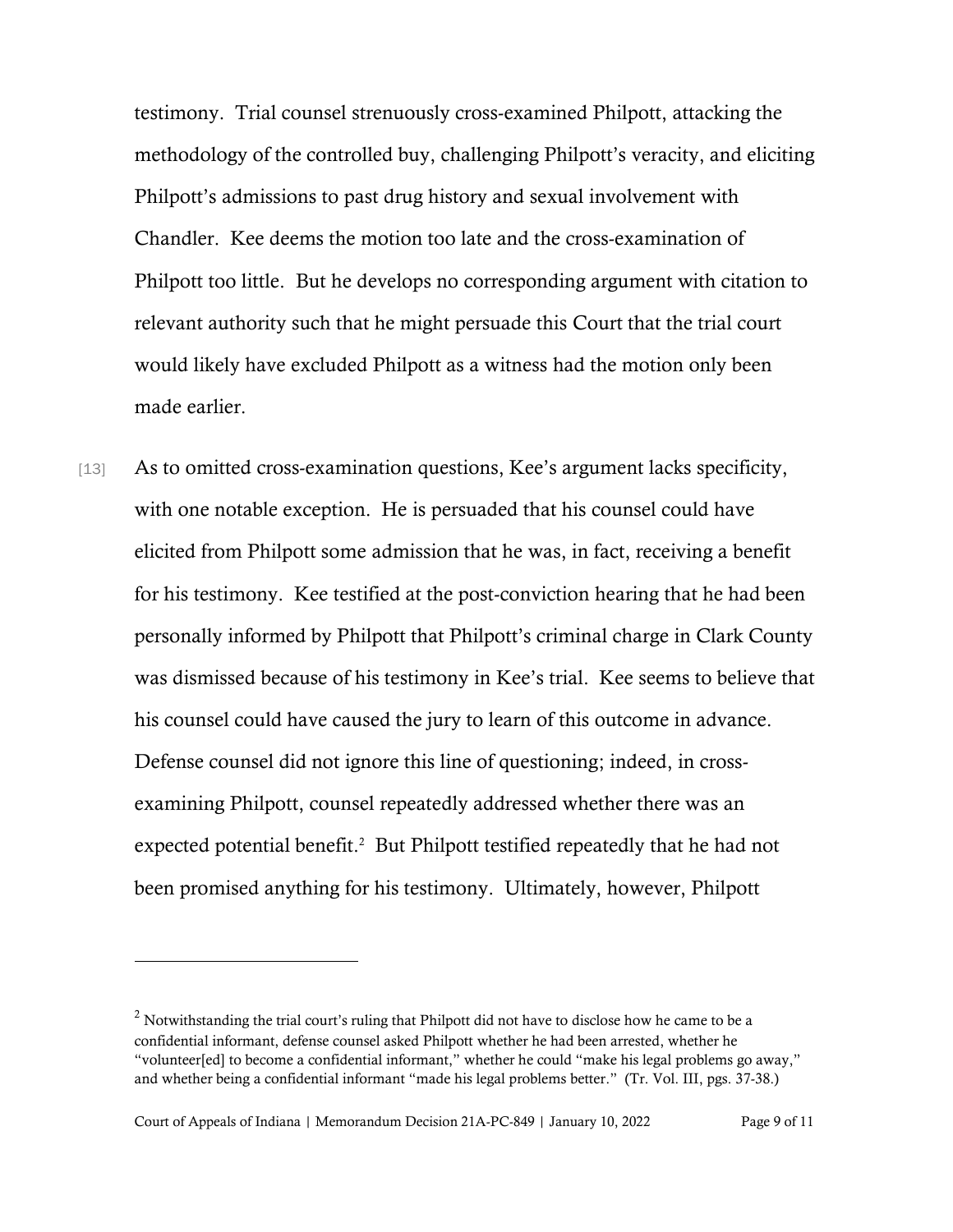admitted that he had been arrested and it was possible that his legal problems could "go away." (Tr. Vol. III, pg. 38.)

- [14] The jury was not kept in the dark as to Philpott's legal jeopardy or personal entanglements. Chandler testified that she had been in off-and-on relationships with Philpott and Kee. According to Chandler, her relationship with Philpott had ended because of his drug use and he had tried to commit suicide as a consequence of the breakup. Philpott also admitted to involvement with Chandler, although he did not describe her as a girlfriend. When defense counsel inquired as to "how deep" the relationship was, Philpott responded, "evidently it was not that deep." (*Id.* at 30.)
- [15] Moreover, the jury heard abundant evidence bearing upon Philpott's fitness as a confidential informant and witness. Philpott admitted to drug use before and after the controlled buys; he reluctantly admitted to being drug addicted in the past; he testified that he no longer considered himself to be drug addicted at the time of trial. There was also testimony from Detective Brown that he would no longer use Philpott as a confidential informant because he had come to believe that Philpott removed a tracking device from his vehicle and falsely reported it to be stolen. But defense counsel's efforts to undermine Philpott's version of events was made quite difficult by the fact that the State had audio and video recordings which, in substantial part, corroborated Philpott's testimony.
- [16] Kee suggests that trial counsel's acquiescence during the out-of-court hearings related to Philpott's deposition somehow prevented appellate counsel from

Court of Appeals of Indiana | Memorandum Decision 21A-PC-849 | January 10, 2022 Page 10 of 11